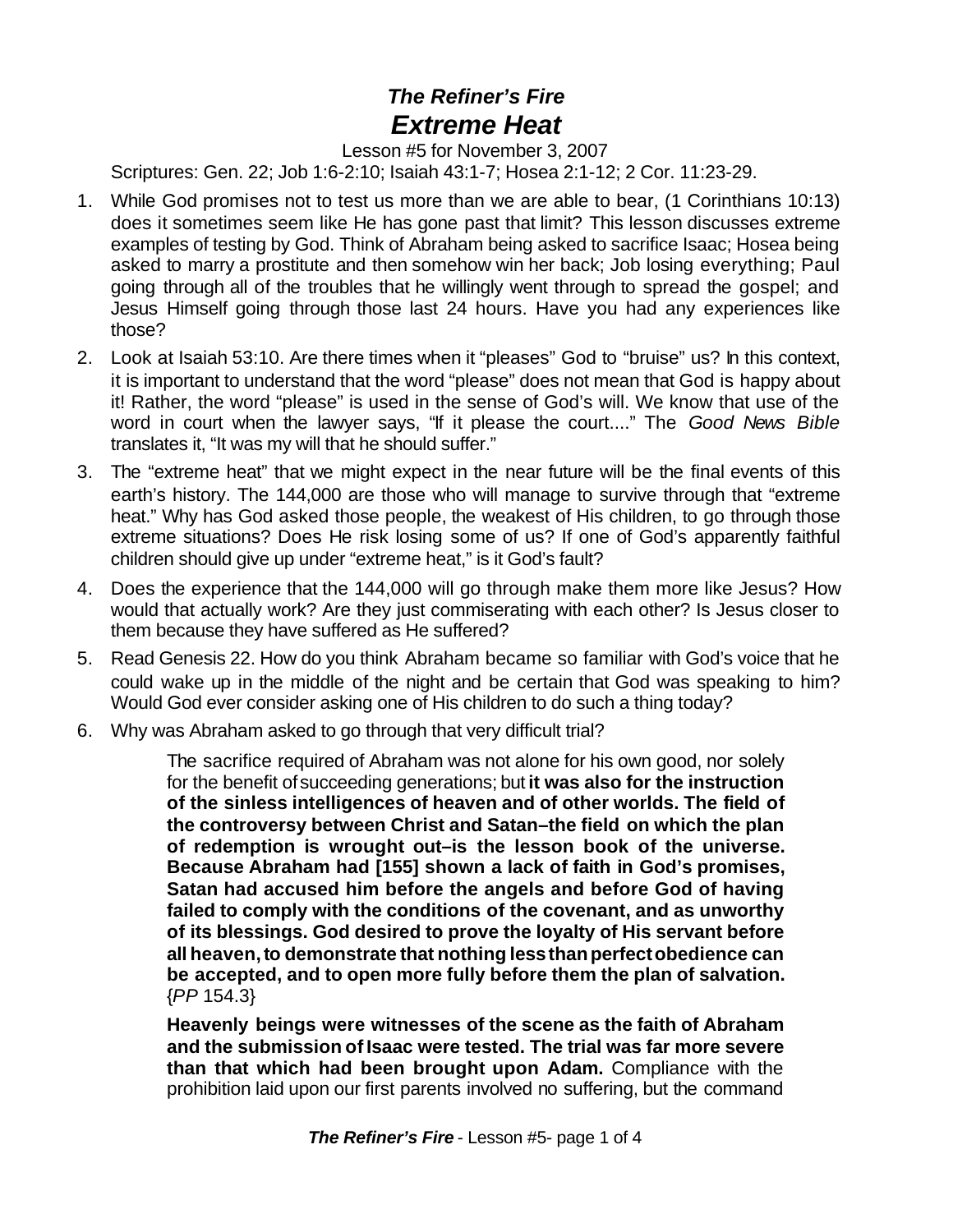to Abraham demanded the most agonizing sacrifice.**All heaven beheld with wonder and admiration Abraham's unfaltering obedience. All heaven applauded his fidelity.Satan's accusations were shownto befalse.God declared to His servant, "Now I know that thou fearest God [notwithstanding Satan's charges], seeing thou hast not withheld thy son, thine only son from Me." God's covenant, confirmed to Abraham by an oath before the intelligences of other worlds, testified that obedience will be rewarded.** {*PP* 155.1}

**It had been difficult even for the angels to grasp the mystery of redemption–to comprehend that the Commander ofheaven,the Son of God, must die for guilty man. When the command was given to Abraham to offer up his son, the interest of all heavenly beings was enlisted. With intense earnestness they watched each step in the fulfillment of this command. When to Isaac's question, "Where is the lamb for a burnt offering?" Abraham made answer, "God will provide Himself a lamb;" and when the father's hand was stayed as he was aboutto slay his son, and the ram which God had provided was offered in the place of Isaac--then light was shed upon the mystery of redemption, and even the angels understood more clearly the wonderful provision that God had made for man's salvation.** 1 Peter 1:12. {*PP* 155.2}

- 7. If Abraham had not lied about his wife twice, (Gen.12:19; 20:2) would he still have been asked to go through this trial? What did the onlooking universe learn about Abraham, about God, and about their friendship from this trial?
- 8. God knew from the beginning exactly what He planned to do with Abraham. So why did He take Abraham through this trial? Was the trial just a charade?
- 9. Ellen White states that Abraham struggled through this trial, not sleeping for three days and three nights. (*ST*, Apr. 1, 1875) How many times did he question whether or not God's voice had been real? **Do these types of trial with "extreme heat" only come when major issues in the great controversy are involved?**
- 10. After being Christians for years and studying God's Word, we believe that we understand what He would do and why He would do it. How do we respond when God seems to ask us to do something which seems to be completely out of character? If we should be among those lucky few who will be chosen to be members of the 144,000, would we need to develop a clearer understanding of God's voice? Will God ask us to do things that seem to be unreasonable? Would God ever ask us to kill someone? Does God ever ask His children to do something that might seem on the surface to be immoral?
- 11. Consider your own personal relationship with God. What factors keep you from obeying Himand following Him 100%? Have you ever been afraid of what God might ask you to do? Have you ever felt that God has abandoned you? Abraham experienced God in the form of a human being. They sat together and had a meal together, probably on more than one occasion. Is that how he came to know God's voice so well? Is God's voice unlike any other?
- 12. Does God ever enjoy making us suffer? If not, why does He do it?
- 13. Try to imagine yourself in the position of Hosea! Hosea was apparently a faithful follower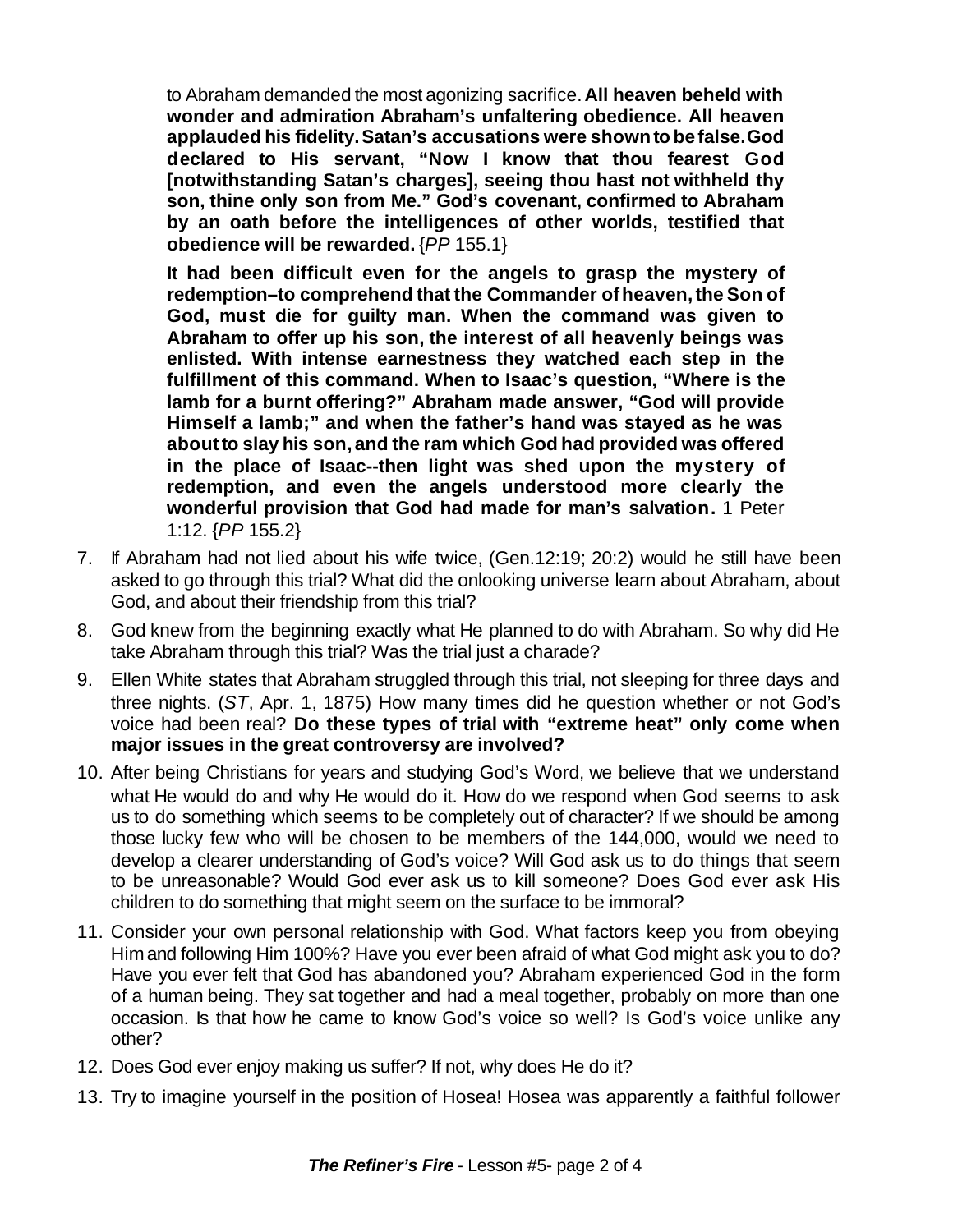of God. He may have even functioned as a "pastor." Why would God ask such a person to marry a prostitute? Read Hosea 4:11-19. Is it possible that Gomer was the best young woman available in Hosea's community?

- 14. Read Hosea 2:1-12. Clearly, it is God's intention for us to understand the story as a parallel or parable of His relationship to the children of Israel. Hosea was living just a few years before the Assyrians wiped out the northern kingdom of Israel.
- 15. Look at the methods God suggested for Hosea to win his wife back! Imagine asking your children to plead with their mother to come home! Could you put a fence around your wife to try to keep her from wandering? Could you take away all her possessions in order to keep her from straying? What is implied by the statement, "I will strip her naked in front of her lovers, and no one will be able to save her from my power"? (Hosea 2:10, *GNB*)
- 16. Would God ever deprive us of our basic necessities or even embarrass us to try to get us to come back? How often do we embarrass Him? Can we know for sure that God is working through those experiences to improve us? How easy is it to misunderstand God when He does things like that? Was it experiences like that which led Paul to write in Romans 8:28, "In all things God works for good..."?
- 17. Read Hosea 2:14-23. Hosea tried to win his wife back with words of love. Was that possible? What does it tell us about God's relationship to Israel?
- 18. How often are our troubles brought on by our own departure from God's guidance? How often are our troubles brought on by temptations by the Devil? How often do our lives say something important in the great controversy as we struggle, with God alongside, through our trials?
- 19. Review the experience of Job 1 & 2. It is hard for us to imagine a "conference" taking place in heaven with God and the Devil discussing the degree of "heat" that one of God's children here on planet Earth can survive! We know what the result was in the case of Job.
- 20. Does God ever talk about us in the councils of heaven? Why? Or why not? We have noted that the case of Abraham and the case of Job were special issues in the great controversy. Will the experience of the 144,000 be like that of Job? If we were to suffer a significant trial right now, would we respond by rejecting God and becoming bitter and angry, or would we hang on to God even tighter?
- 21. Could we respond as Job did? Notice the three ways in which Job responded in Job 1:20,21. He recognized that all of his wealth and even his children were given to him by God. Despite everything, he recognized that God was still in control, and he reasserted his belief in God's fairness and righteousness. Do we ever think like that when trials hit us?
- 22. Considering Job's total experience, what was his greatest trial? Was it the loss of his wealth? The loss of his children? Or the bad theology of his friends?
- 23. Notice especially where Job's friends got their ideas: 1) From disquieting dreams "inspired" by the Devil himself! (Job 4:13-17) 2) From traditional ideas, (Job 8:8) and 3) From personal opinion. (Job 11:5,6) Are those reliable sources of information about God and His activities?
- 24. Look at the story of Paul's experiences as recorded in 2 Corinthians 11:21-29. Would you be willing to suffer through those kinds of experiences to witness for God in a remote part of the world today? Might God ask us to do that? How well would you do through shipwrecks, stonings, imprisonments, floggings, bandit raids, lack of sleep and food, and a host of other trials?